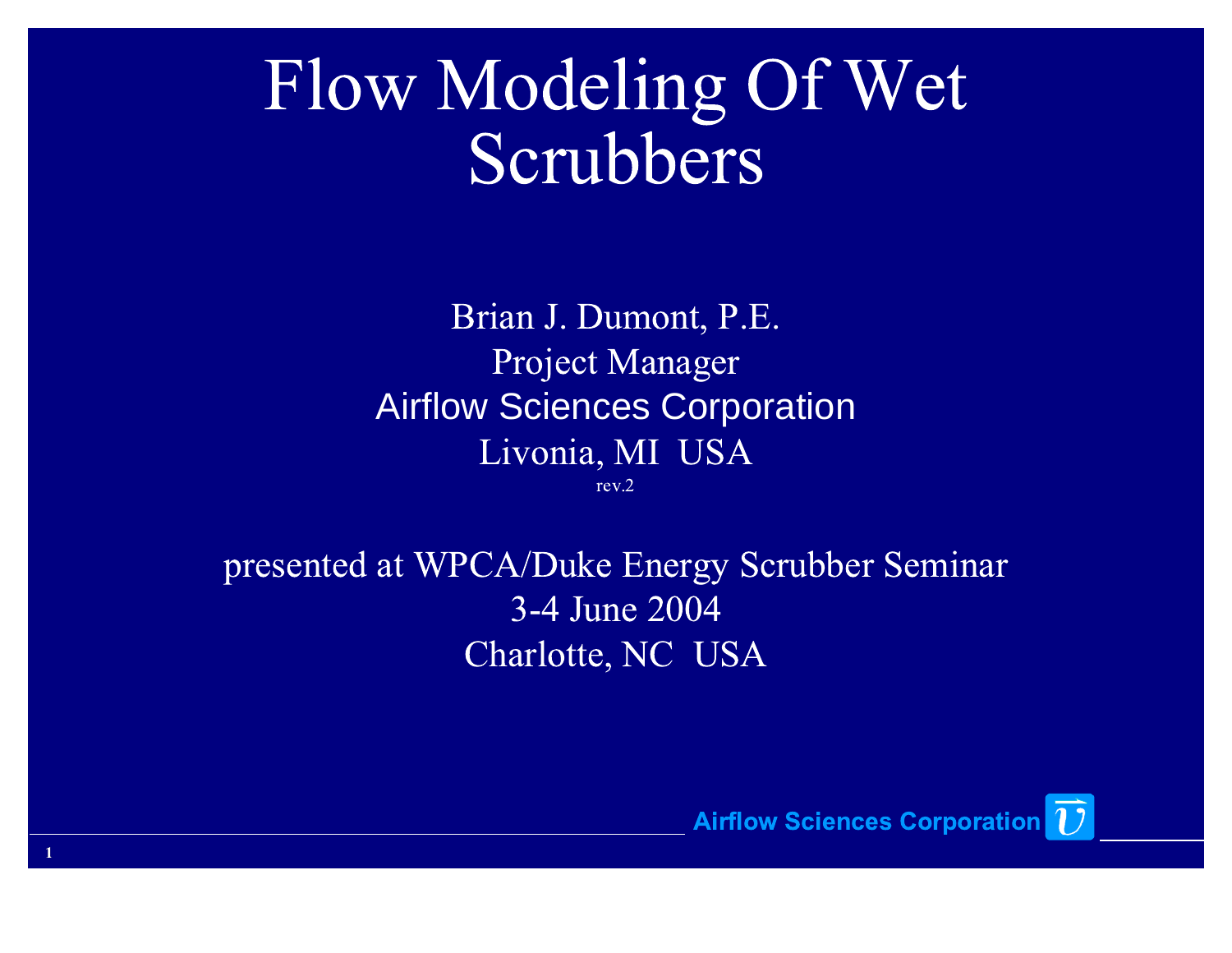## Outline

- Purpose
- Levels of Complexity
- Physical Model OverviewModeling Challenges
- CFD Model OverviewModeling Challenges
- Summary
- Questions



Source: B&W

**Airflow Sciences Corporation** 17

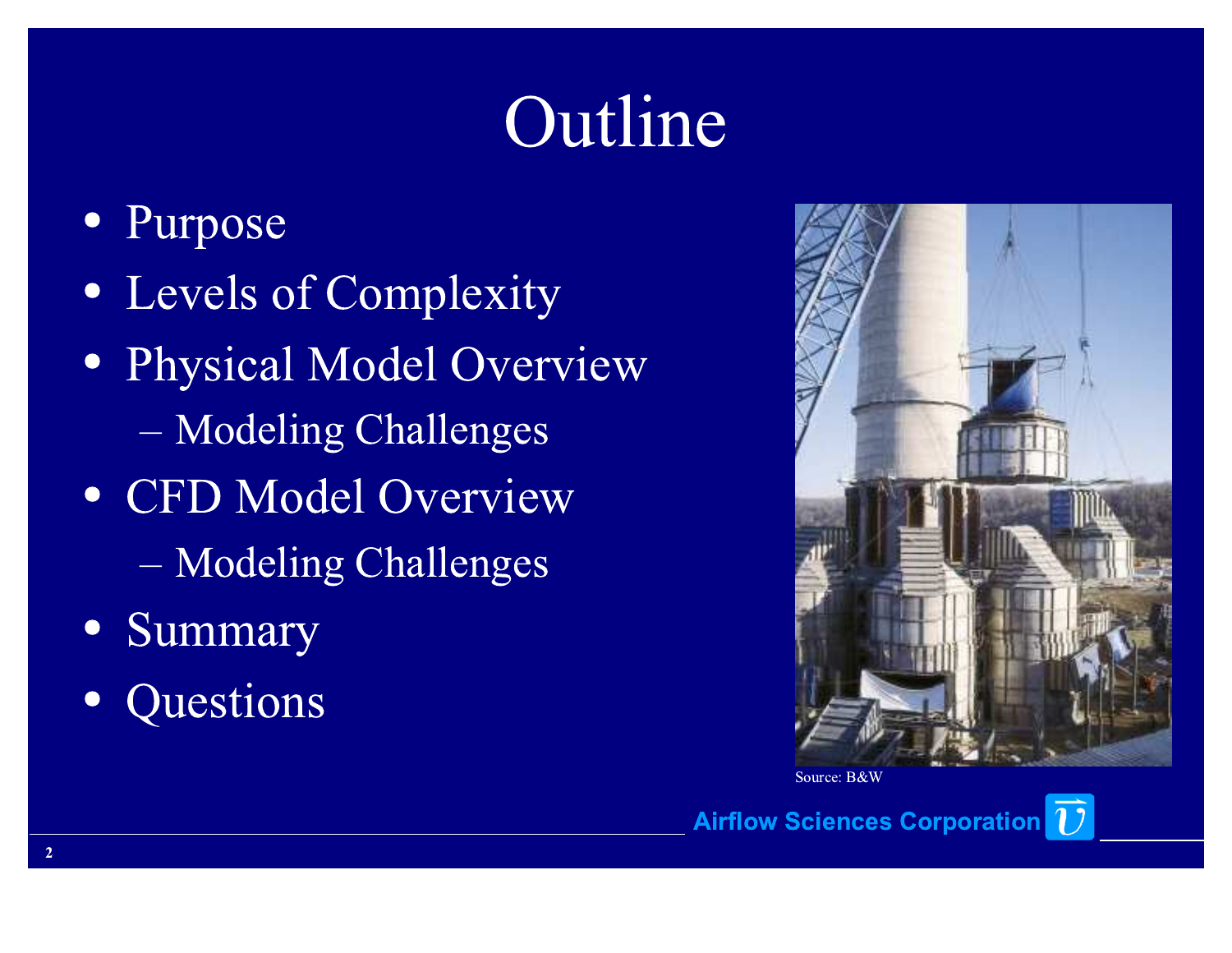### Purpose

- Flow Uniformity
- Droplet Evaporation and Impingement
- Thermal Prediction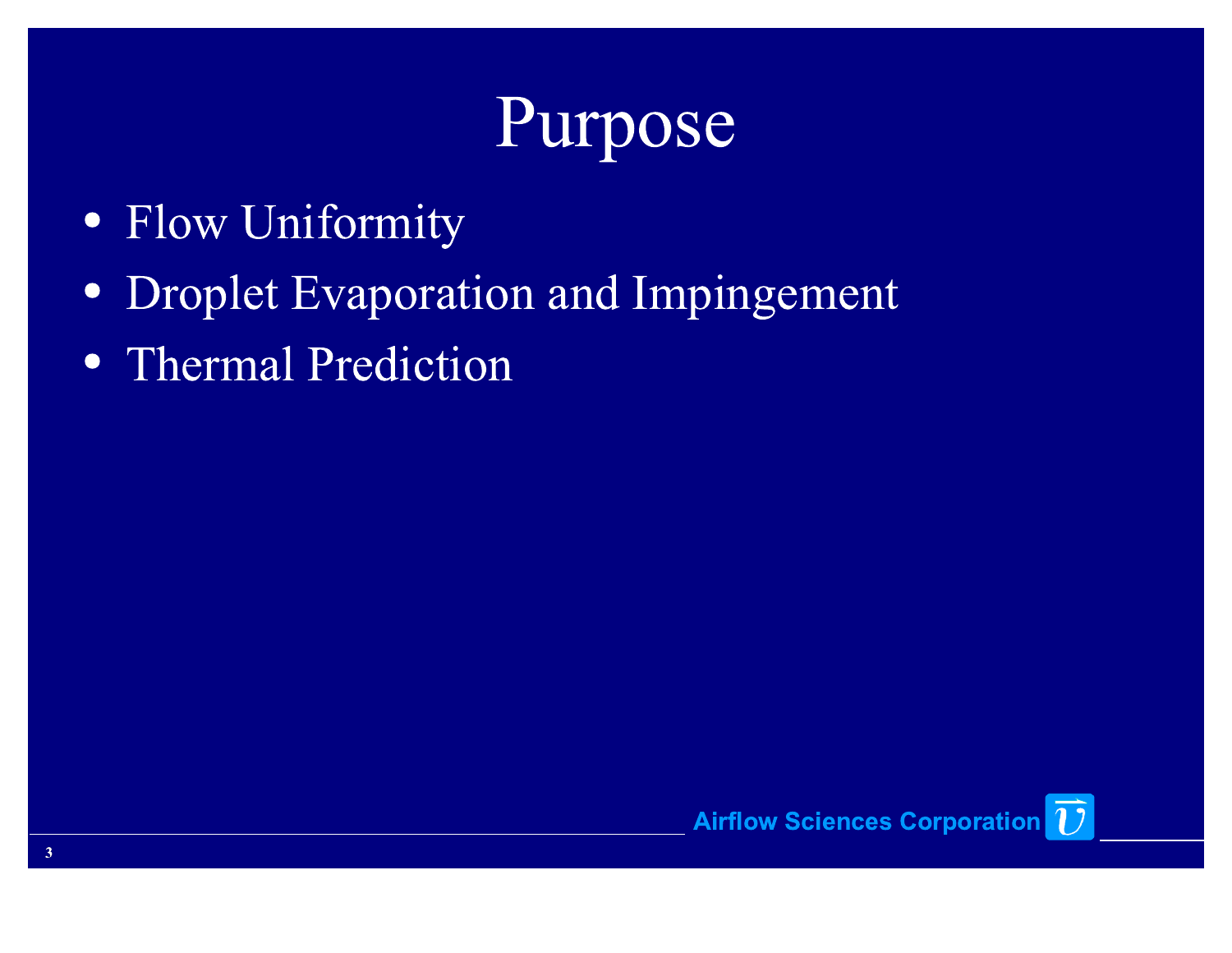## Levels of Complexity

1)Model of inlet duct only

- Assumption that internal flows already optimized by vendor
- Very simple model; entire scrubber generally not included
- Probably not appropriate unless scrubber is oversized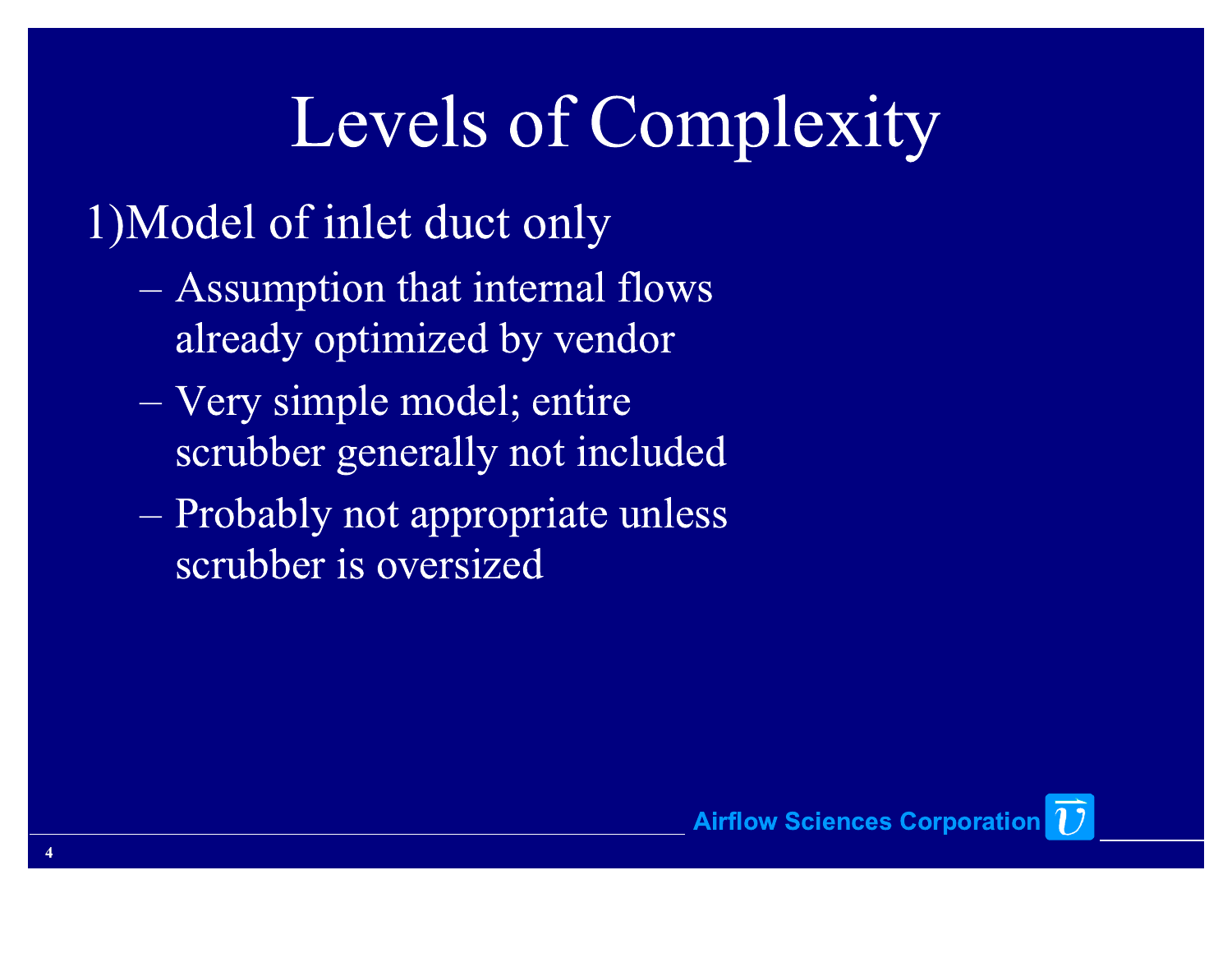# Levels of Complexity

2)Model of flow through scrubber

- Assures optimum flow without water
- Assumption that water droplets do not affect flow uniformity is not actually valid
- Field-verifiable
- No droplet impingement
- Similar complexity to an ESP model, simpler than an SCR model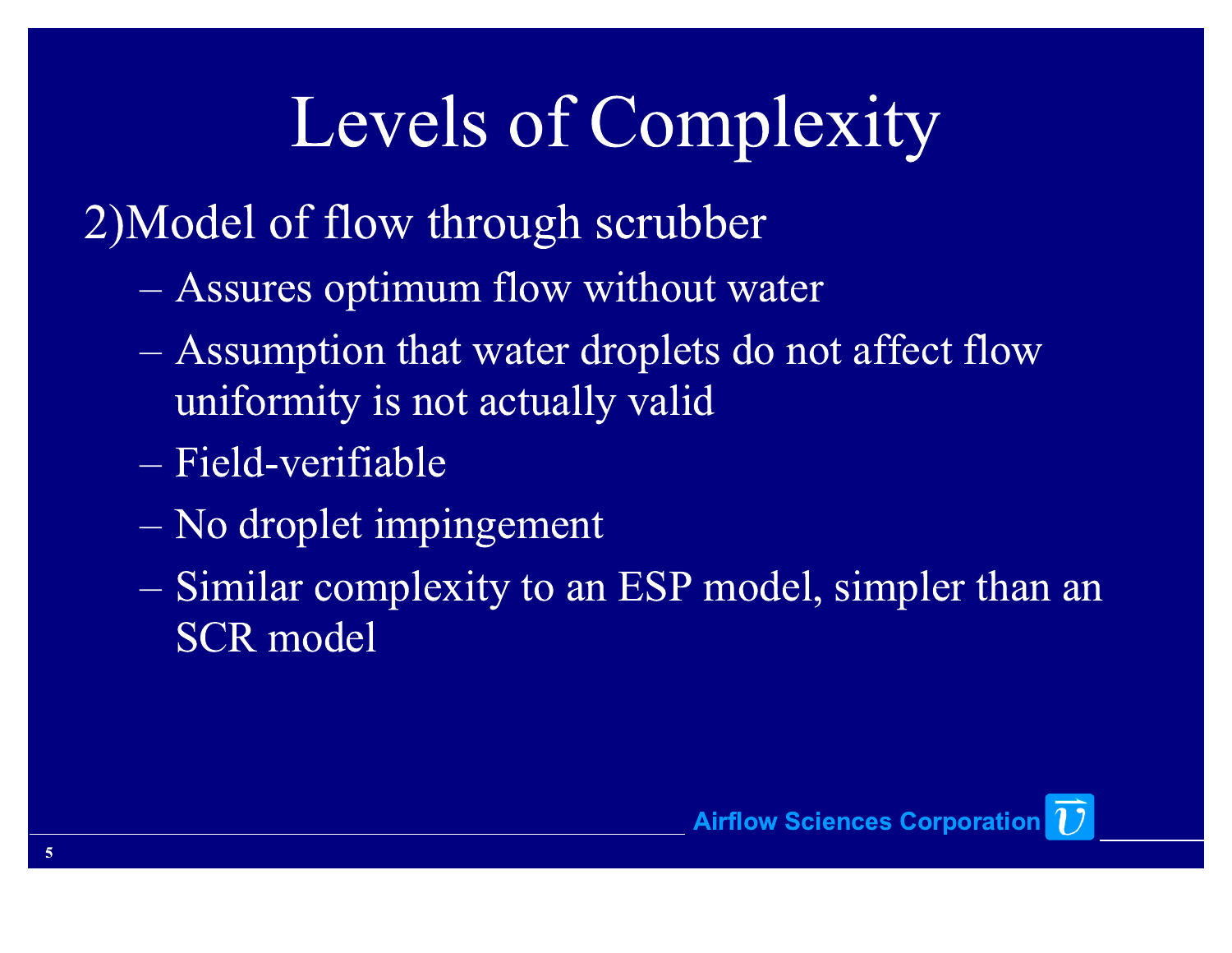# Levels of Complexity

#### 3)Model including water injection

- Includes the ability to evaluate droplet impingement
- Can include the effects of injection on gas momentum
- Can include evaporative cooling
- Very difficult model, more difficult than ESPs or SCRs



Source: Power Engineering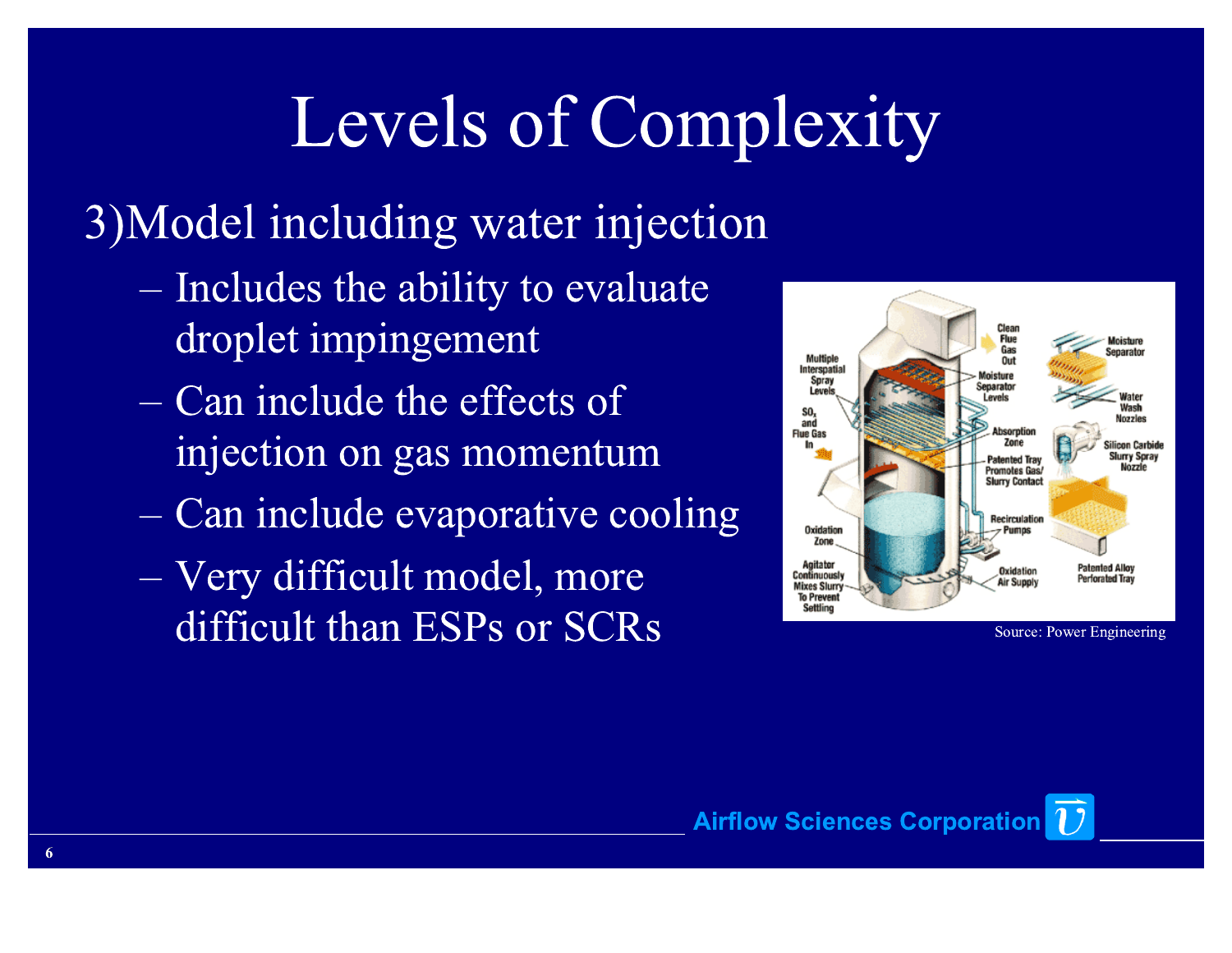## Physical Model Overview

- Scale model, typically 1/12
- Ambient air drawn through the model
- Flow measurements made with hot wires, vane anemometers, pitot tubes, venturi flow meters, or other devices
- Sometimes air only; sometimes water is sprayed



Video courtesy of Marsulex Environmental Technologies

**Airflow Sciences Corporation** 17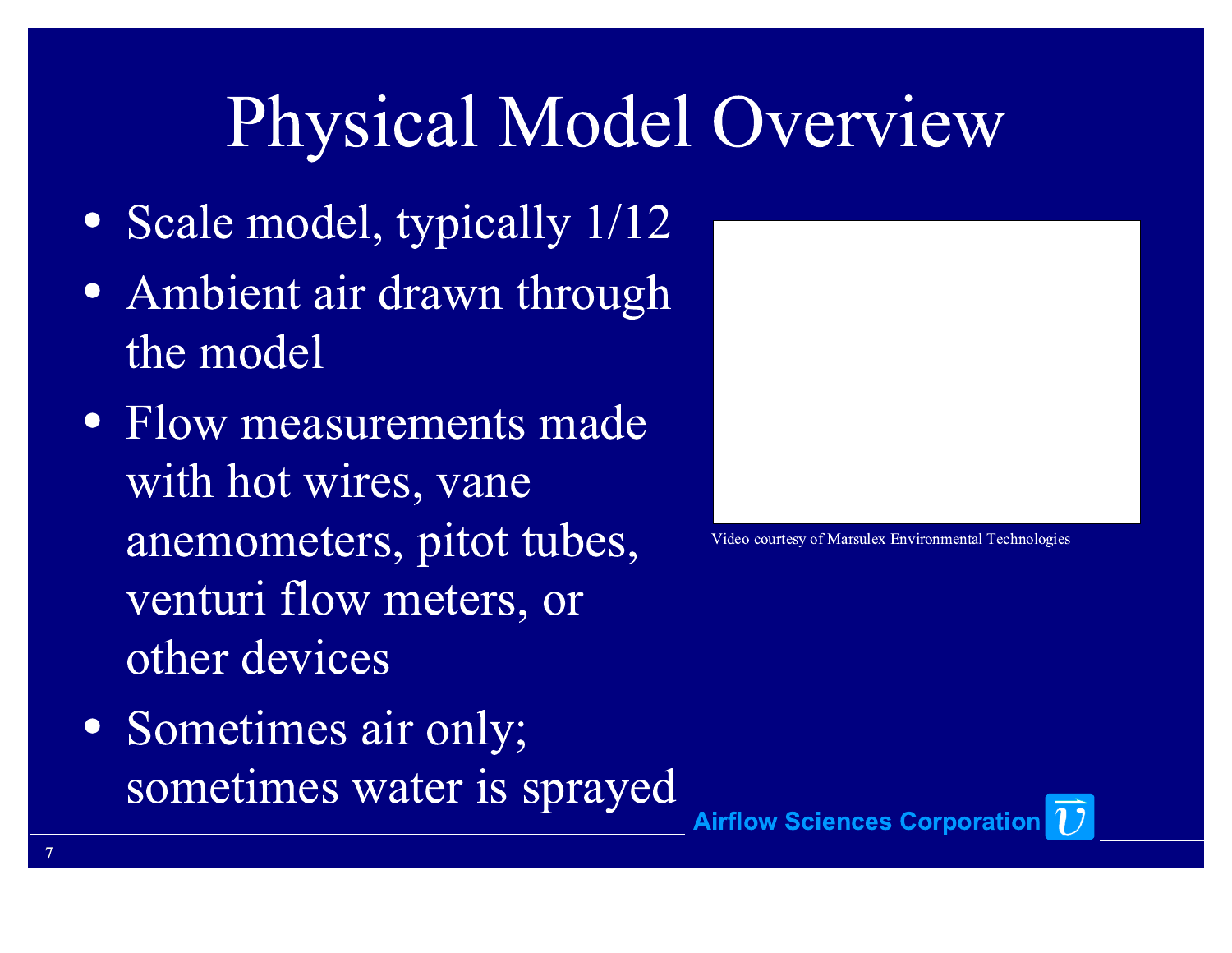# Physical Modeling Challenges

- Droplet evaporation not possible in a physical model since model is cold flow.
	- Temperature distribution is not possible
- Too many parameters to fully model in scale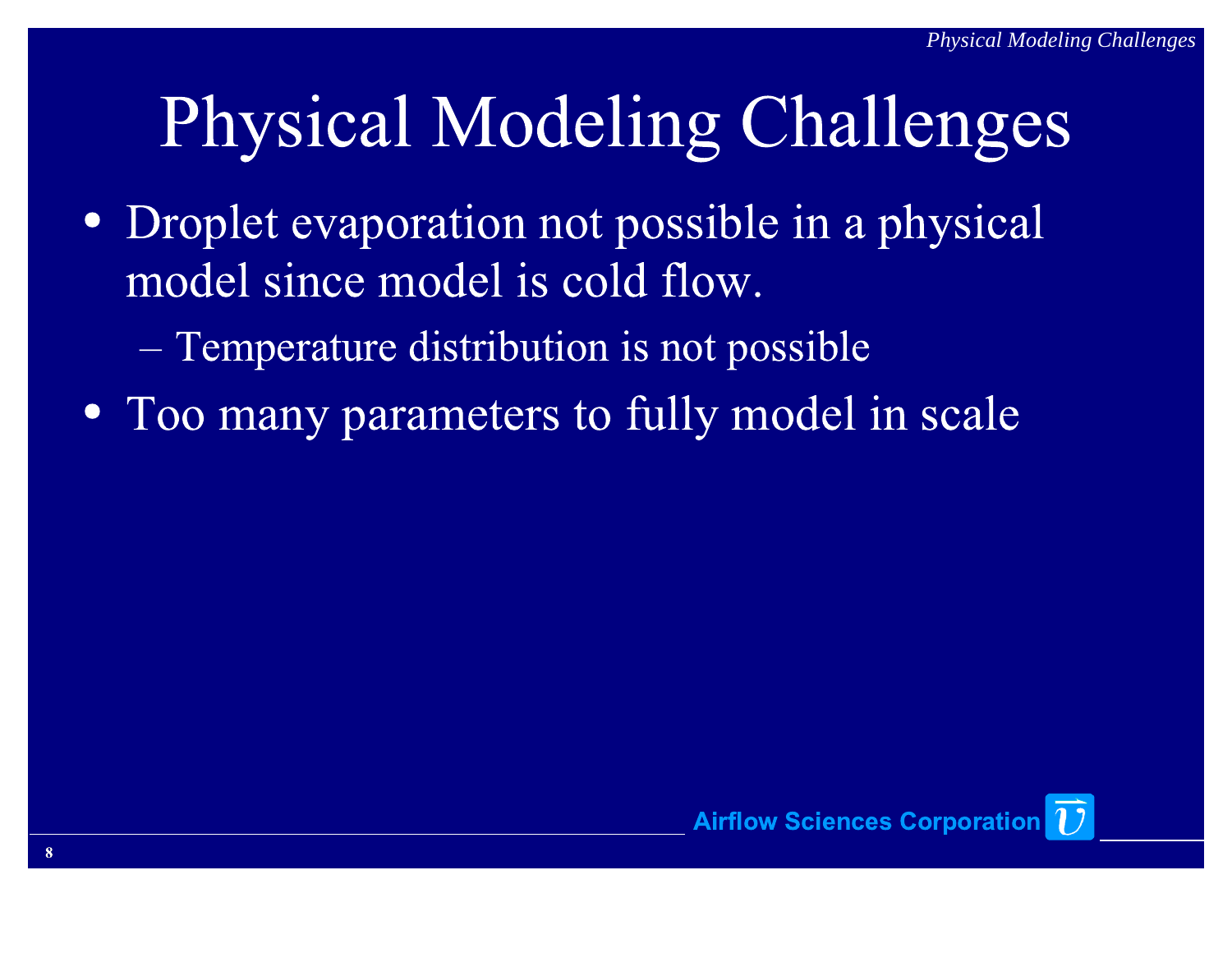1.Gas flow similarity requires matching Reynolds number, or at least keeping in turbulent range  $(Re > 7000)$ .



Source: The University of Iowa

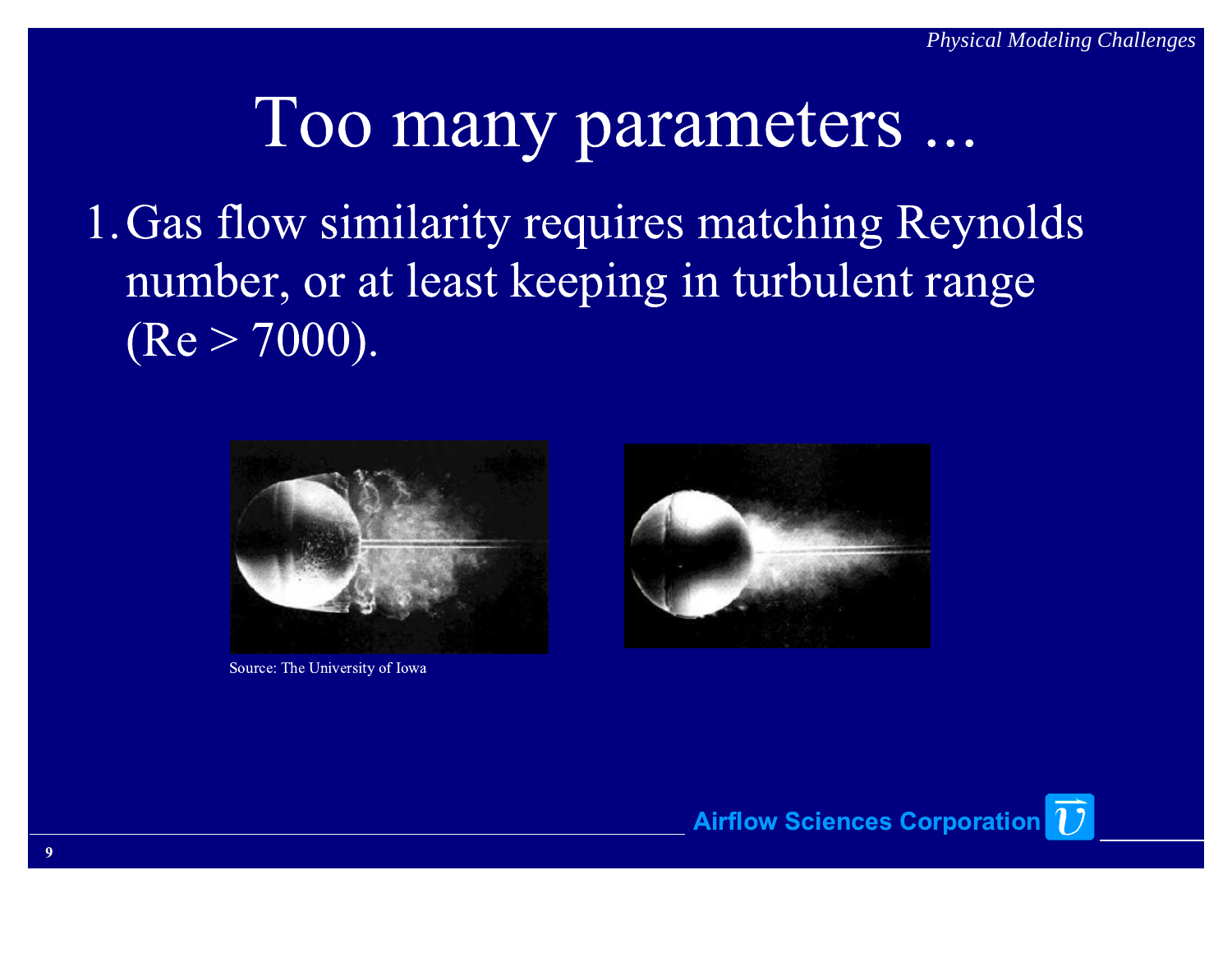- 2.Droplet path similarity requires matching two parameters
	- Dragless projectile motion (ratio of inertial-to-gravity forces on a particle). For a typical model this leads to the requirement that the injection velocity should be about 29% of the full-scale injection velocity.

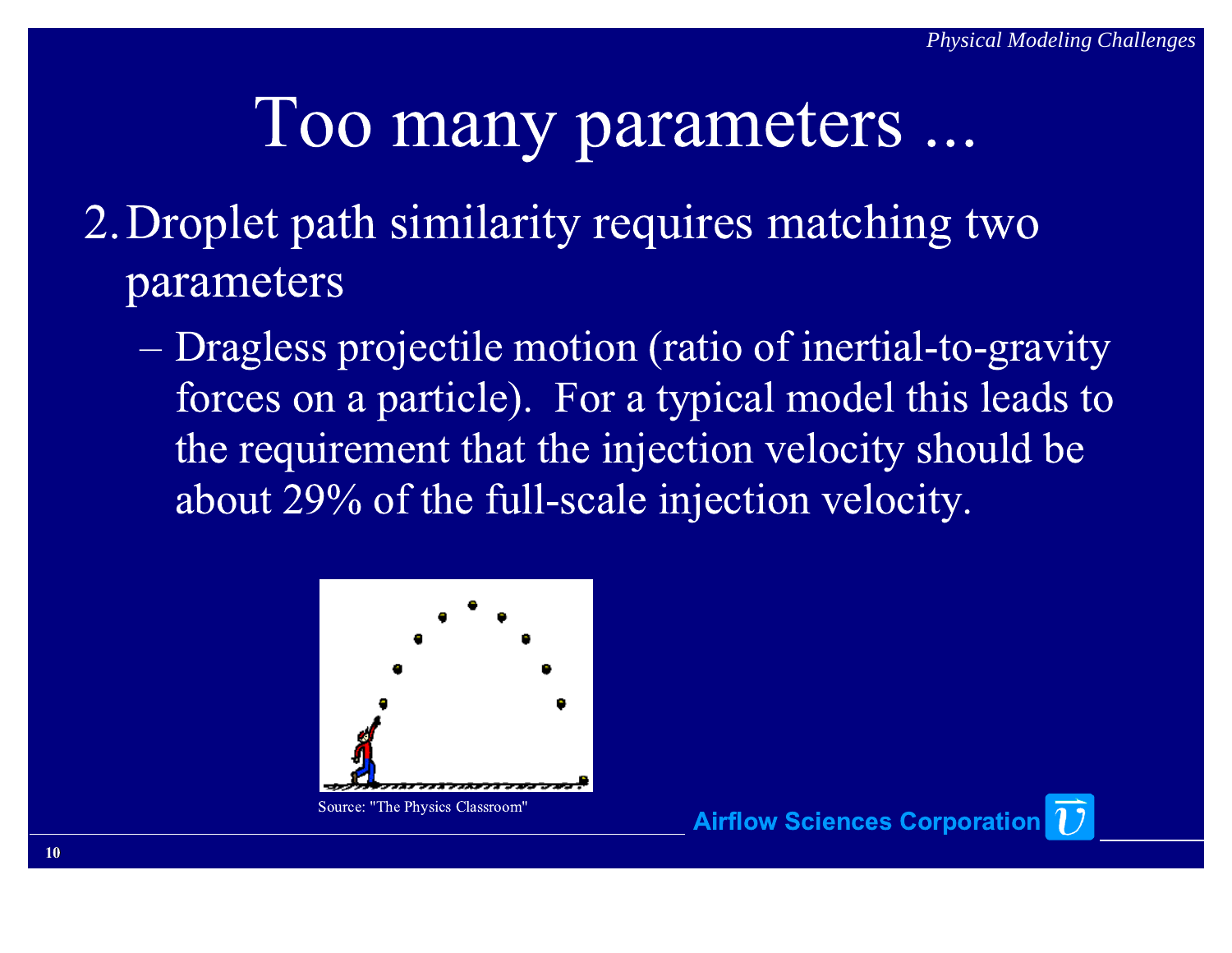#### 2.Droplet path similarity requires matching two parameters

 Aerodynamic forces on a particle, or Bagnold number (ratio of drag-to-weight on an individual particle). For a typical model this leads to the requirement that the droplet diameter in the model should be 11% of the size of the full-scale droplets.



Source: www.tera-web.co.uk

Airflow Sciences Corporation 1

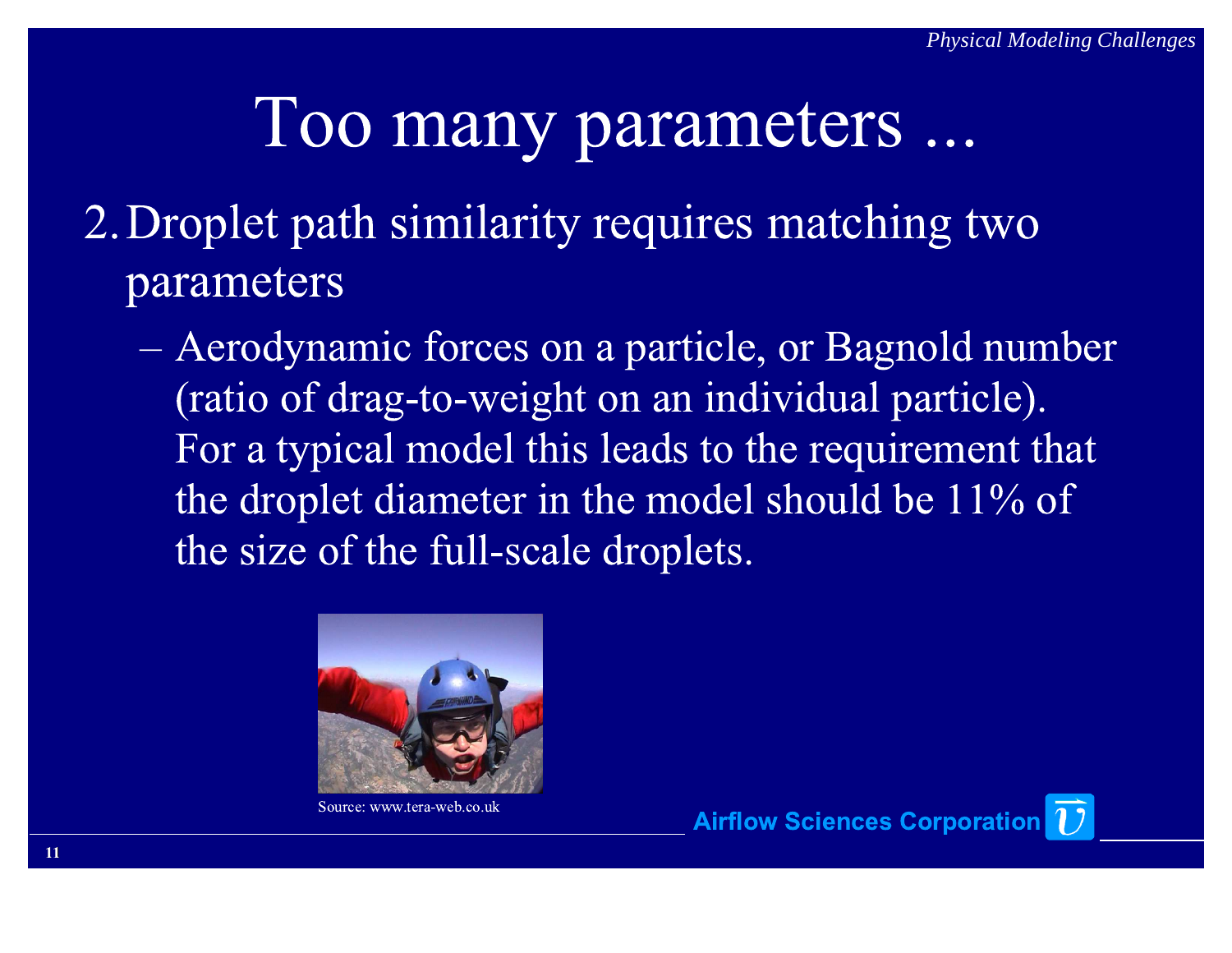- 2.Droplet path similarity requires matching two parameters
	- Dragless projectile motion. Injection velocity should be 29% of the full-scale injection velocity.
	- Ratio of drag-to-weight on a particle. Droplet diameter should be about 11% of the size of the fullscale droplets.
	- Not feasible due to nozzle availability
	- Even if suitable nozzle were found, can only be tracked near the nozzle due to lack of evaporation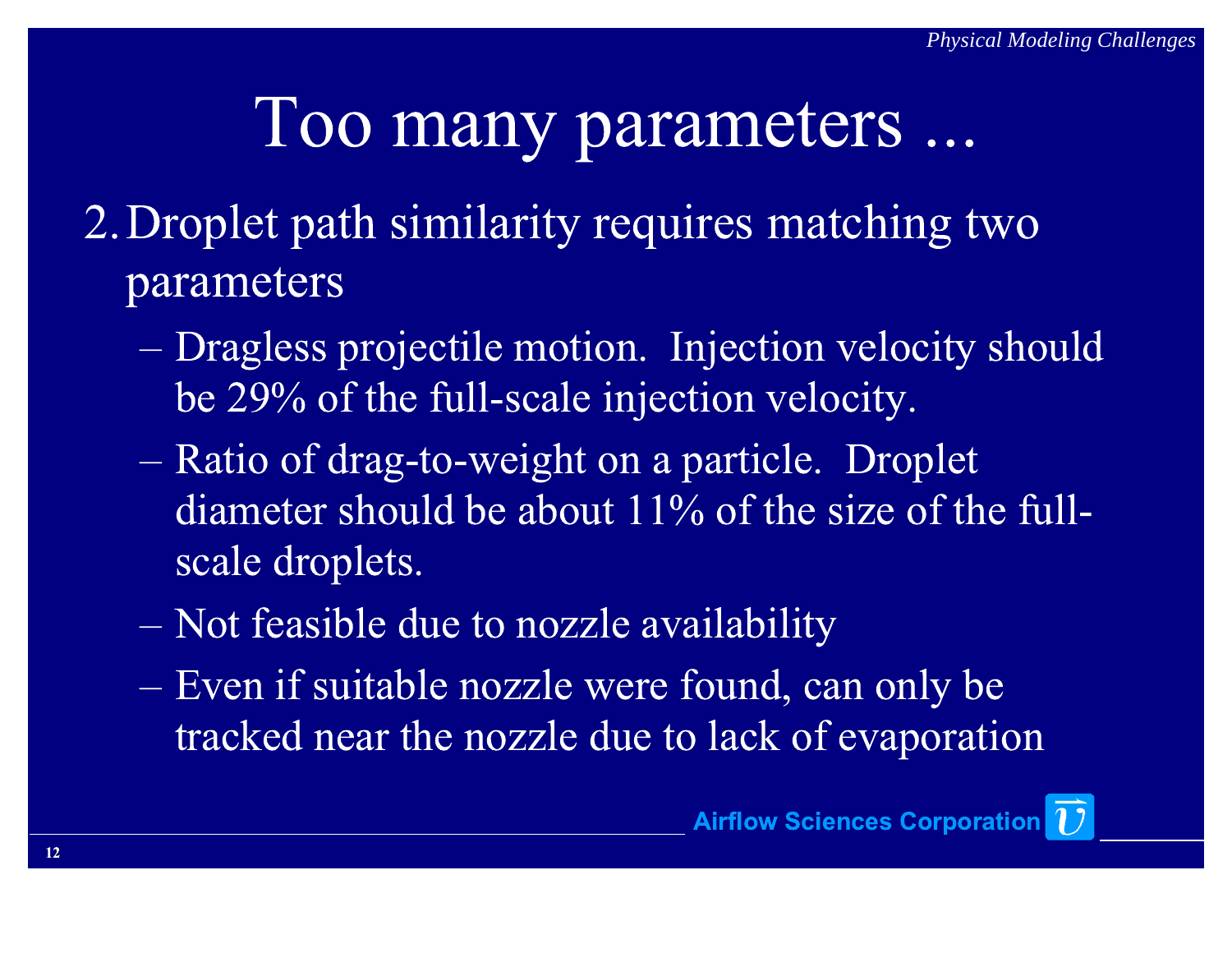- 3.Momentum transfer between water and gas requires matching momentum ratio (total injection momentum to gas momentum)
	- **Contract Contract Contract Contract** Locally very important to gas flow in scrubbers
	- the contract of the contract of In a typical case, need 7 times as many nozzles in model than in full-scale unit
	- Momentum transfer is sometimes simulated with perforated plates, but this makes model CAR Mass (kg) =  $1000$ Velocity of Car flow uniformity better than full-scale.20.0 m/s

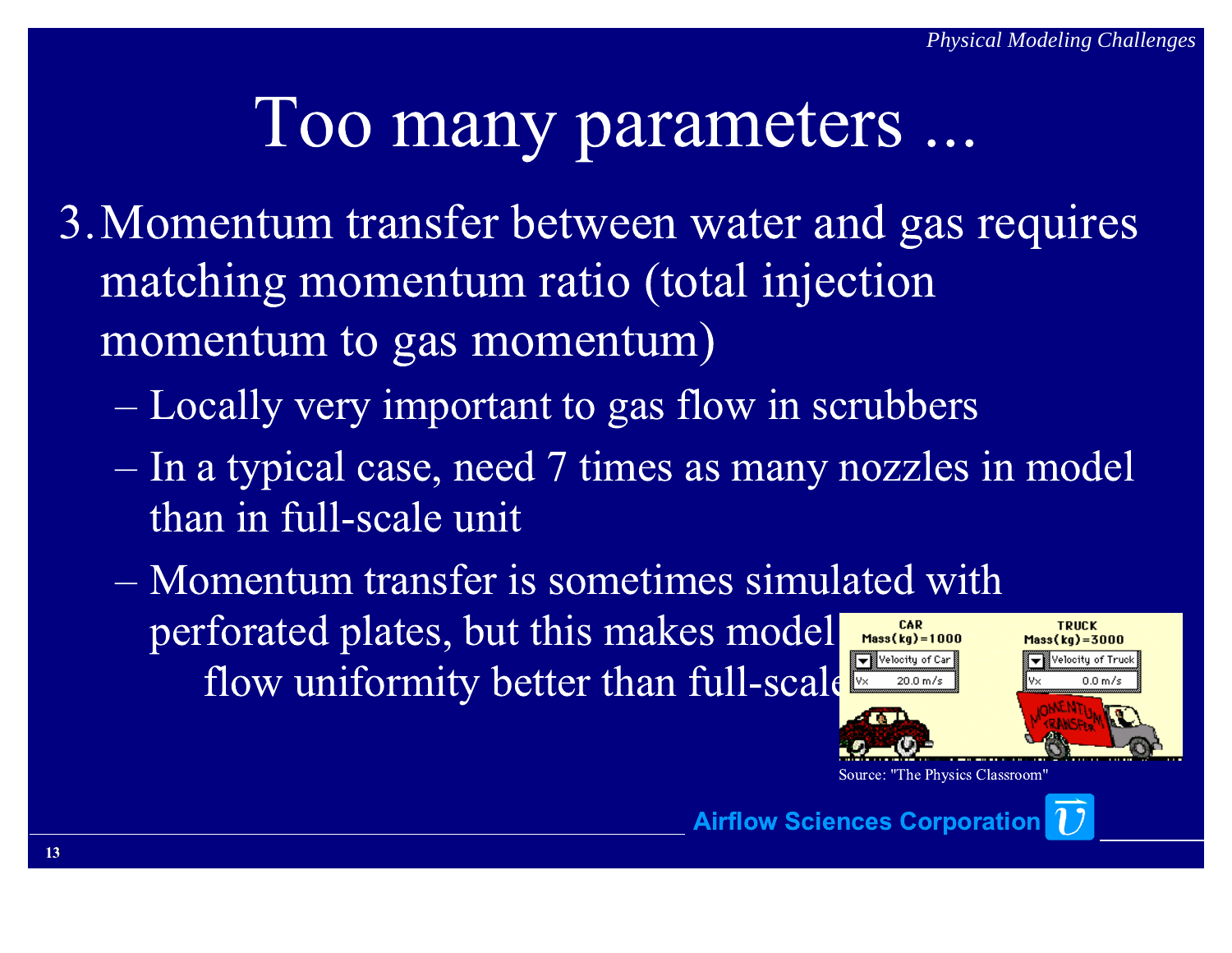#### Too many parameters ... Summary

- 1. Reynolds number ( $Re > 7000$ ).
- 2. Droplet path similarity very difficult or impossible
- 3. Momentum transfer between water and gas requires matching momentum ratio using many nozzles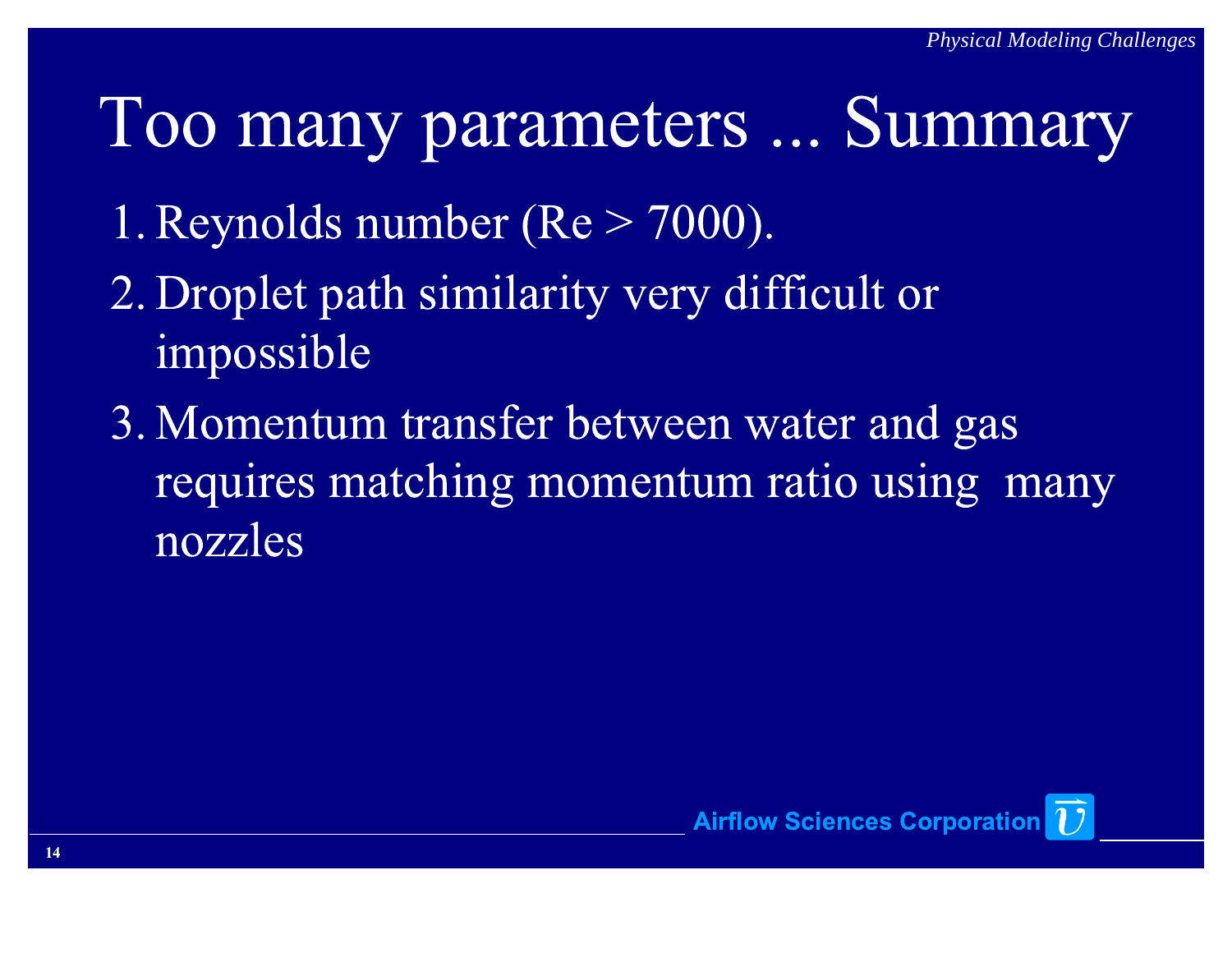## CFD Overview

- Computationally solve equations for conservation of mass, momentum, and energy throughout a domain
- Flow observations made by query, plots, animation, and numeric integration

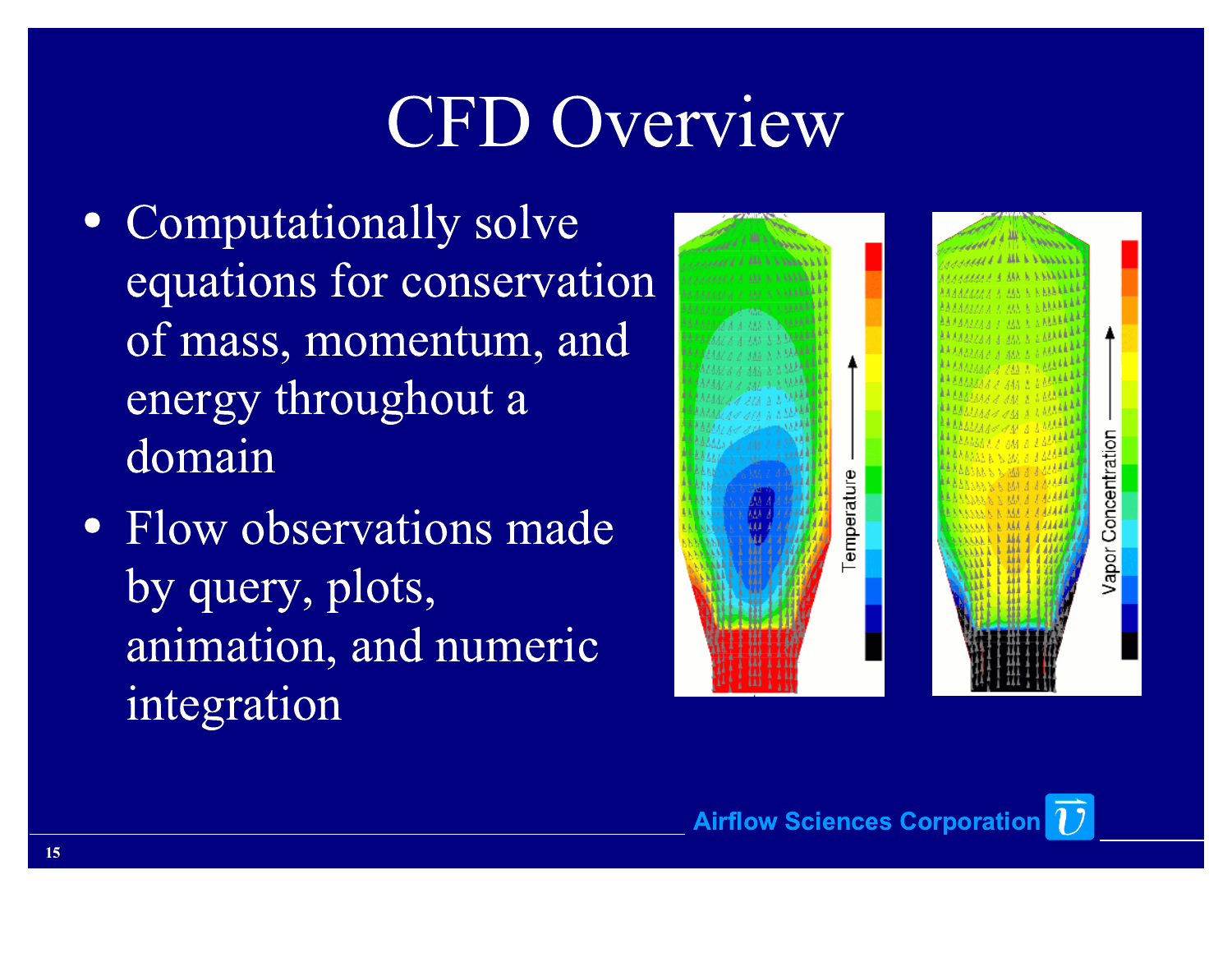### CFD Overview

- Gas flow modeled in an Eulerian frame
	- Gas is considered to be a continuous medium, and properties are tracked in a geometrically fixed region





**Airflow Sciences Corporation** 17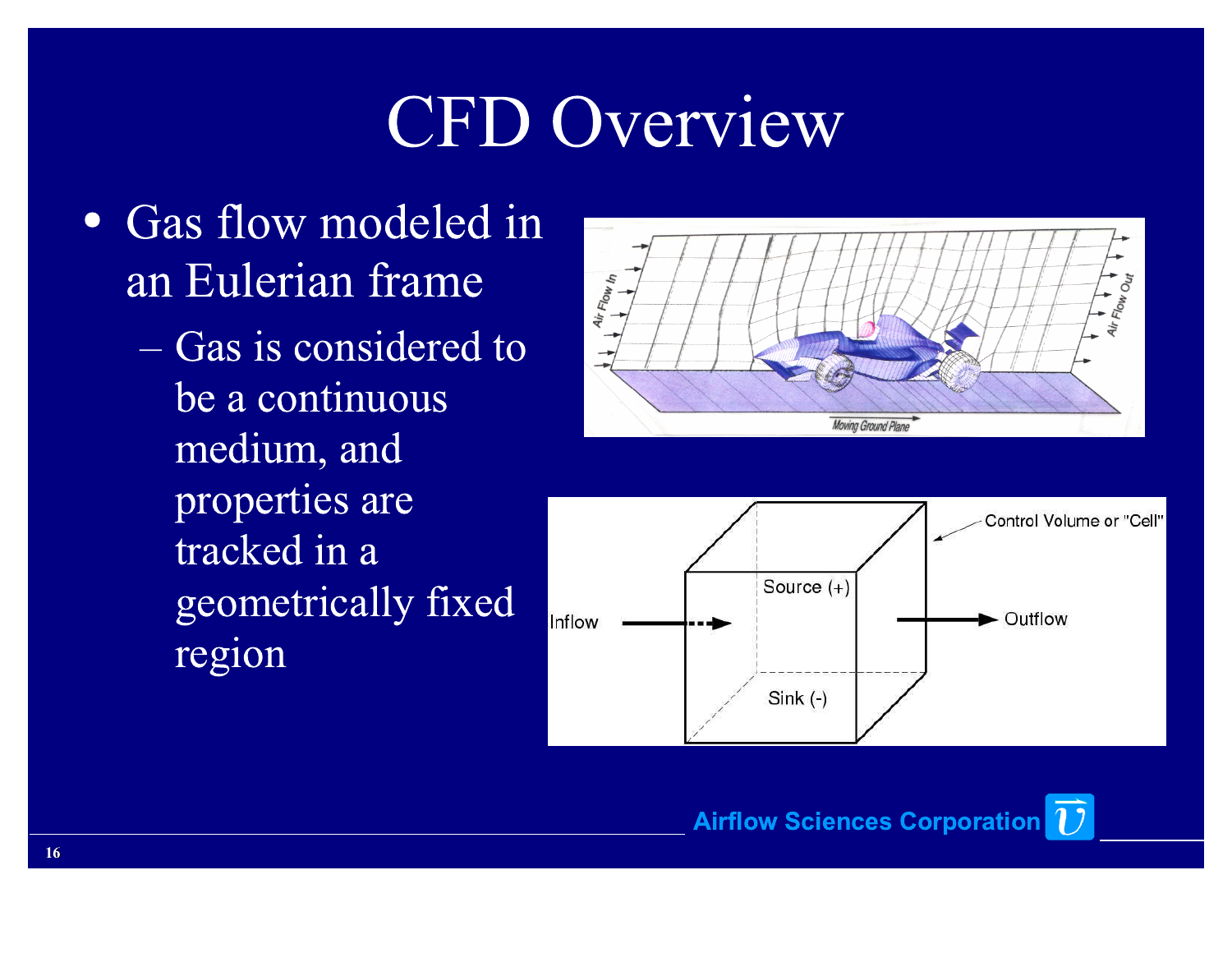#### CFD Overview

- Particles are commonly modeled in a Lagrangian frame
	- Individual particles are tracked through time (or pseudo-time), interacting with the flow field and/or each other



Source: "The Physics of Paintball" website



Source: cnn.com

Airflow Sciences Corporation 17

17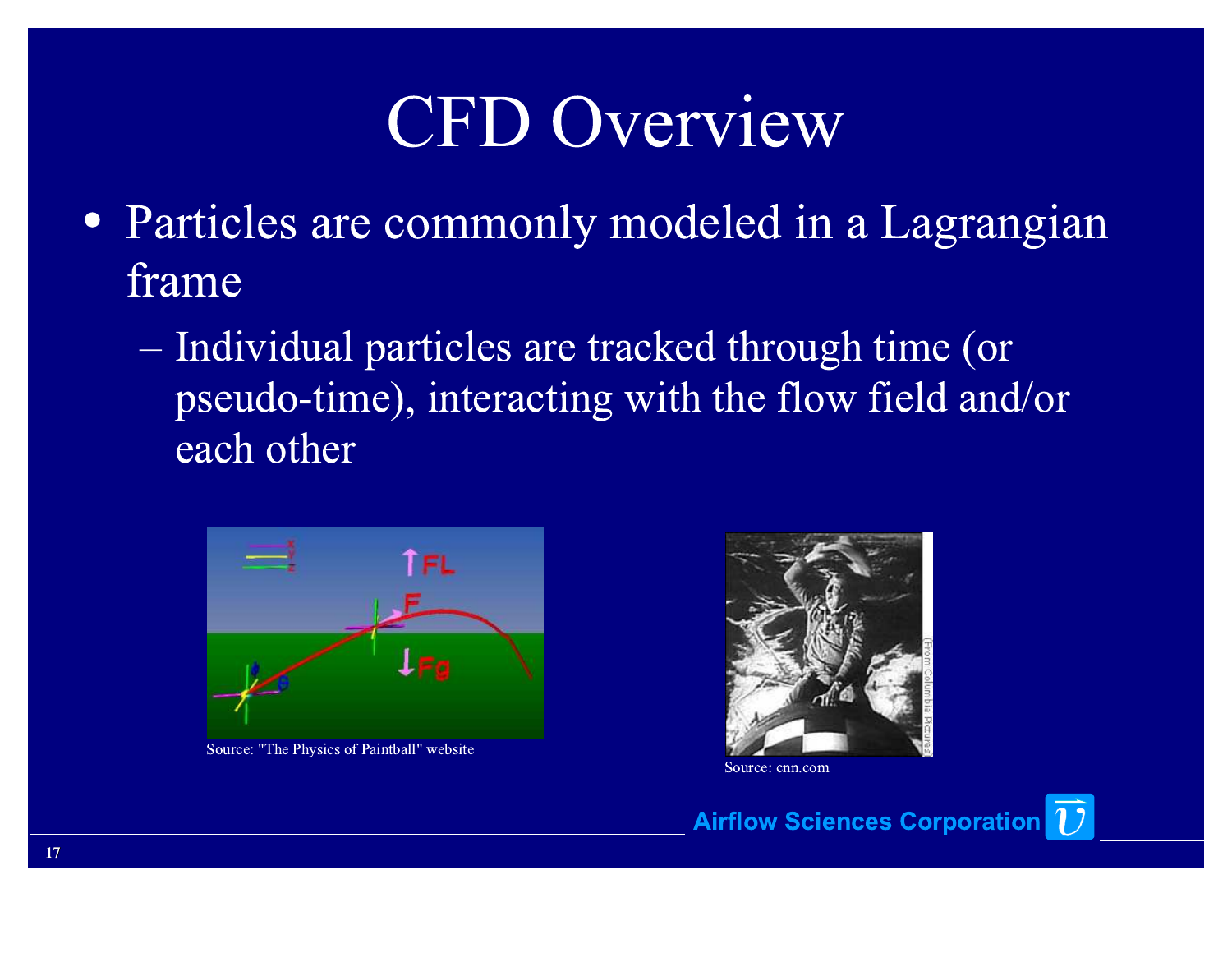## CFD Modeling Challenges

 Droplet evaporation and momentum transfer to the gas is possible in a CFD model, but practicality highly dependent upon consistent two-phase and evaporation submodels

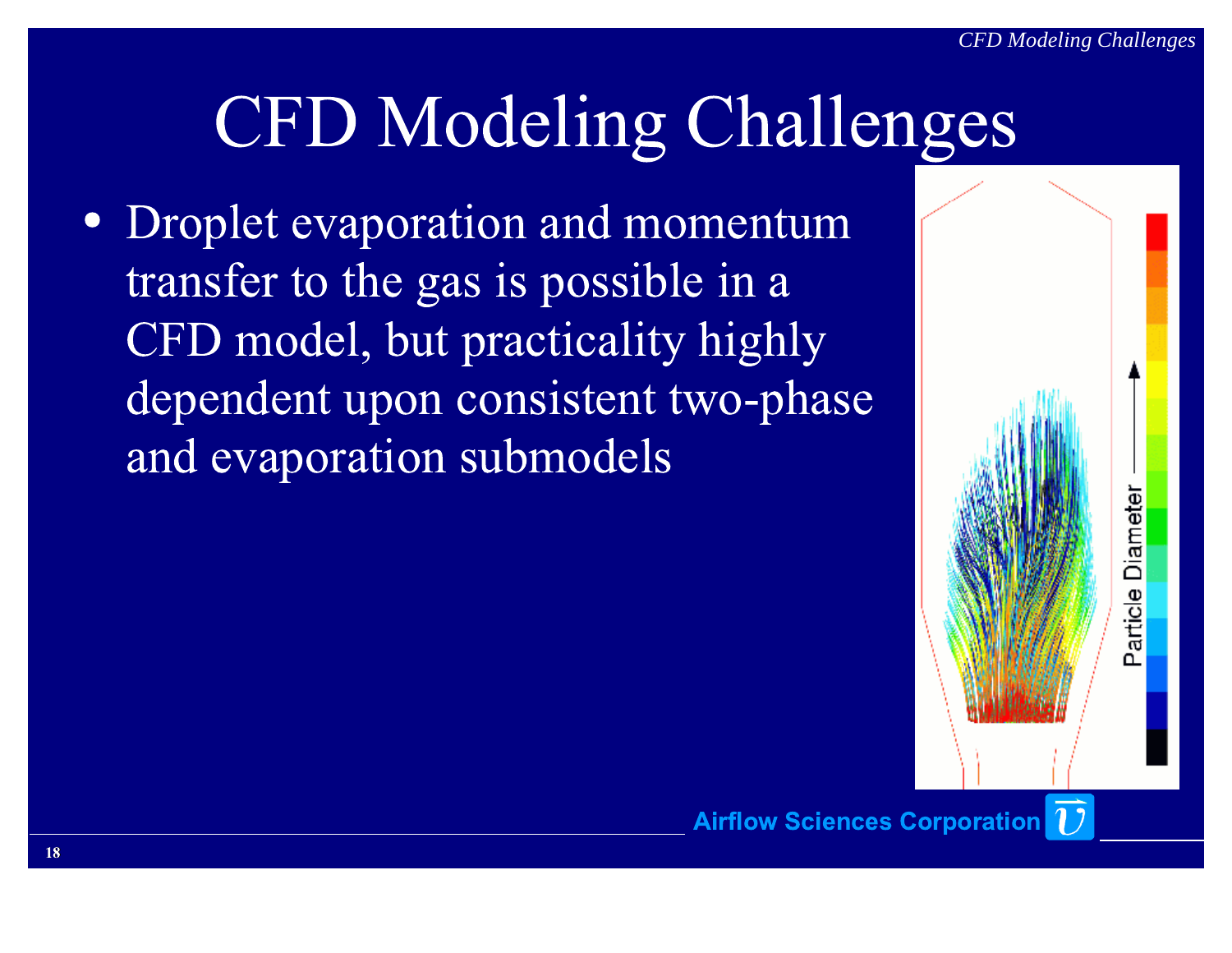# Droplet Tracking

- Droplet evaporation and momentum exchange
	- All major codes can predict the trajectories and evaporation.
	- Most can reasonably predict water evaporation, but the salts often present in scrubbers make some evaporation models less than ideal.



Source: historyoftheuniverse.com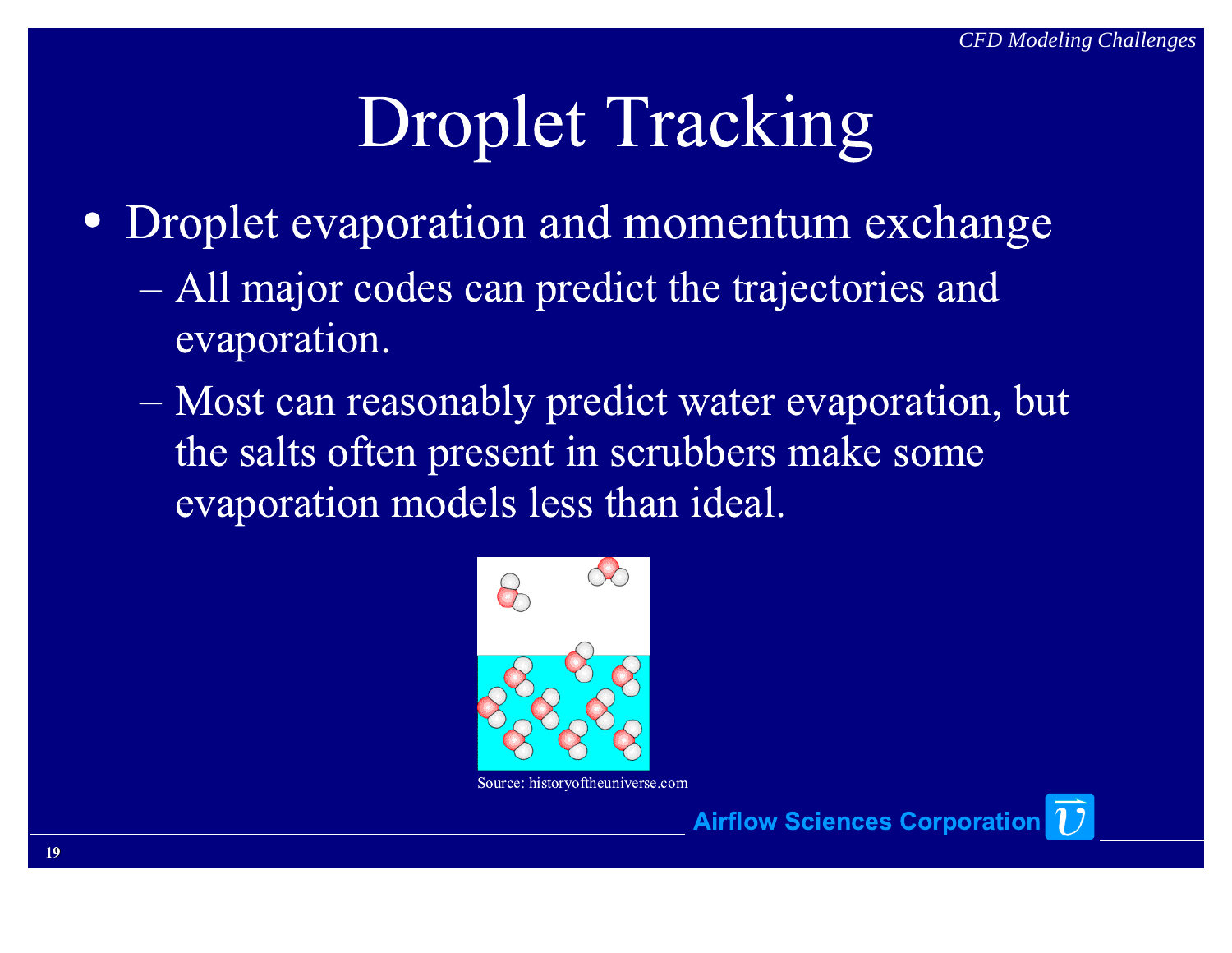# Droplet Tracking

- Droplet evaporation and momentum exchange
	- Interpolation schemes that may be appropriate for particle tracking in other industrial applications may not be sufficient for scrubbers.
	- Some commercial packages are only equipped with interpolation schemes that can make convergence impossible
		- Typical fix is to decouple the particles from affecting the gas momentum, which is inappropriate for some important regions within scrubbers, especially near the nozzles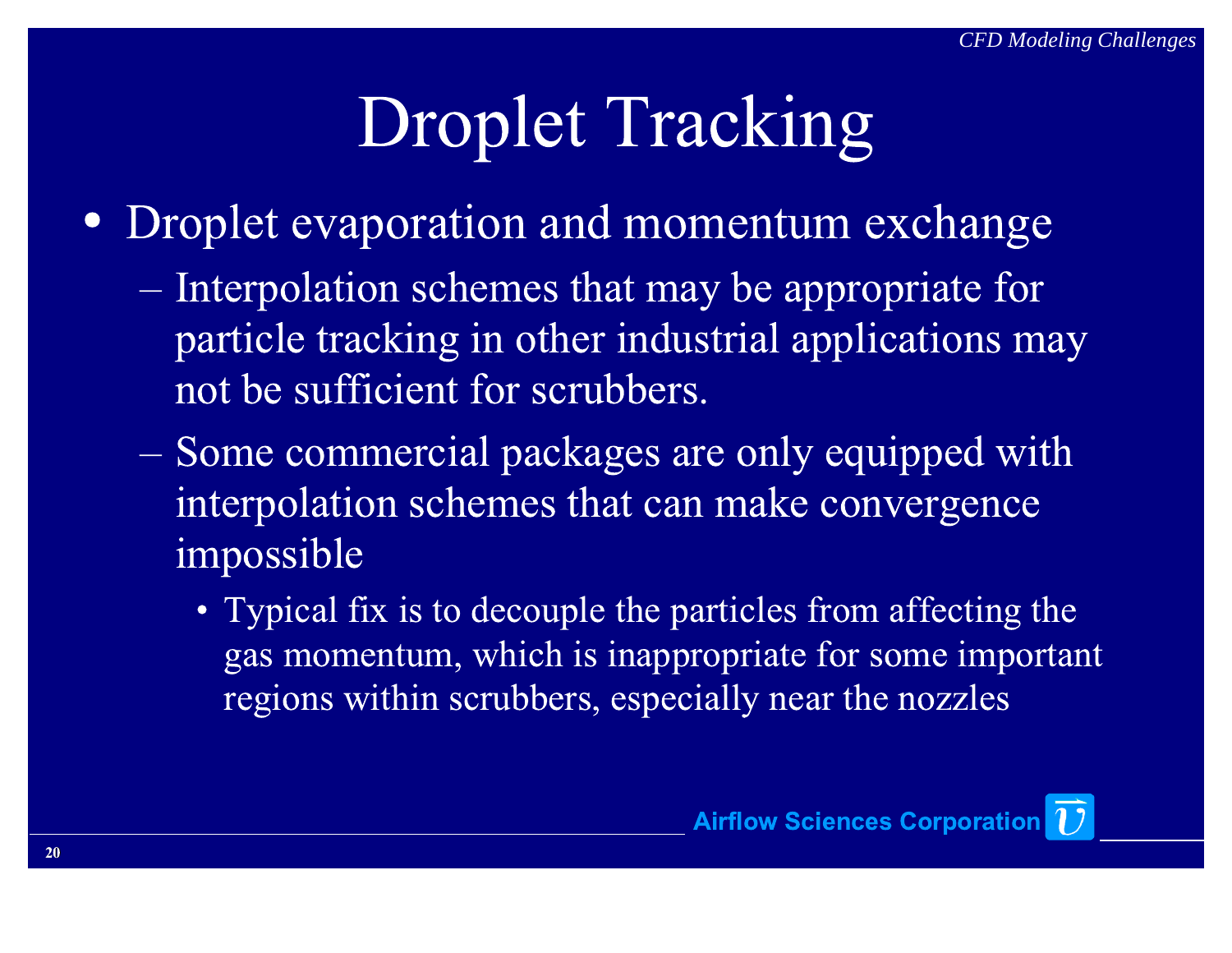# Similarity

- Similarity trivial
	- Reynolds number matches
		- Full-scale geometry
		- Actual flow conditions
			- online temperatures
			- online viscosity
			- online density
			- online flow rate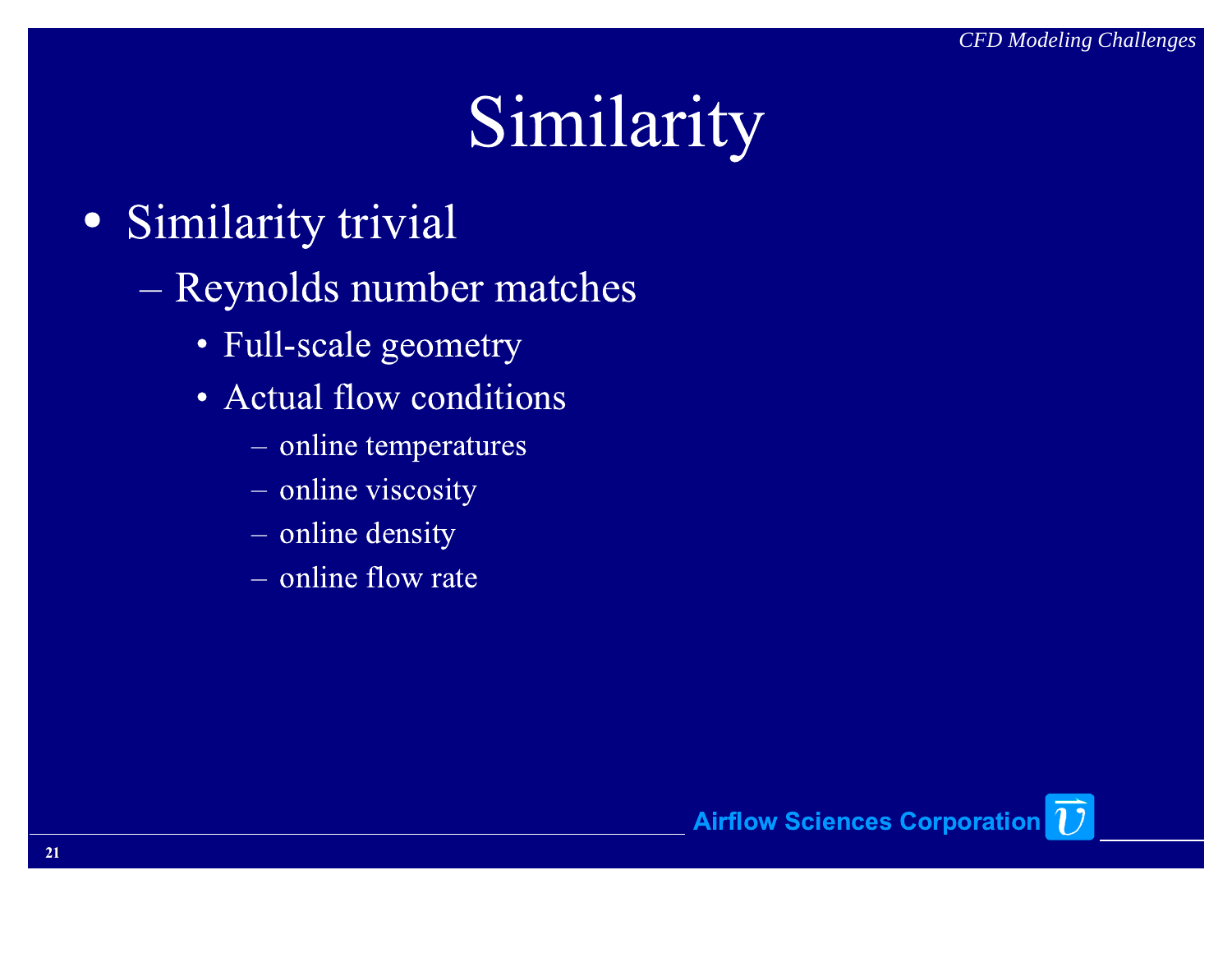# Similarity

- Similarity trivial
	- Reynolds number matches
	- Droplet path similarity automatically
		- Droplet size and velocity must be known as model inputs
		- Information often hard to get from many nozzle manufacturers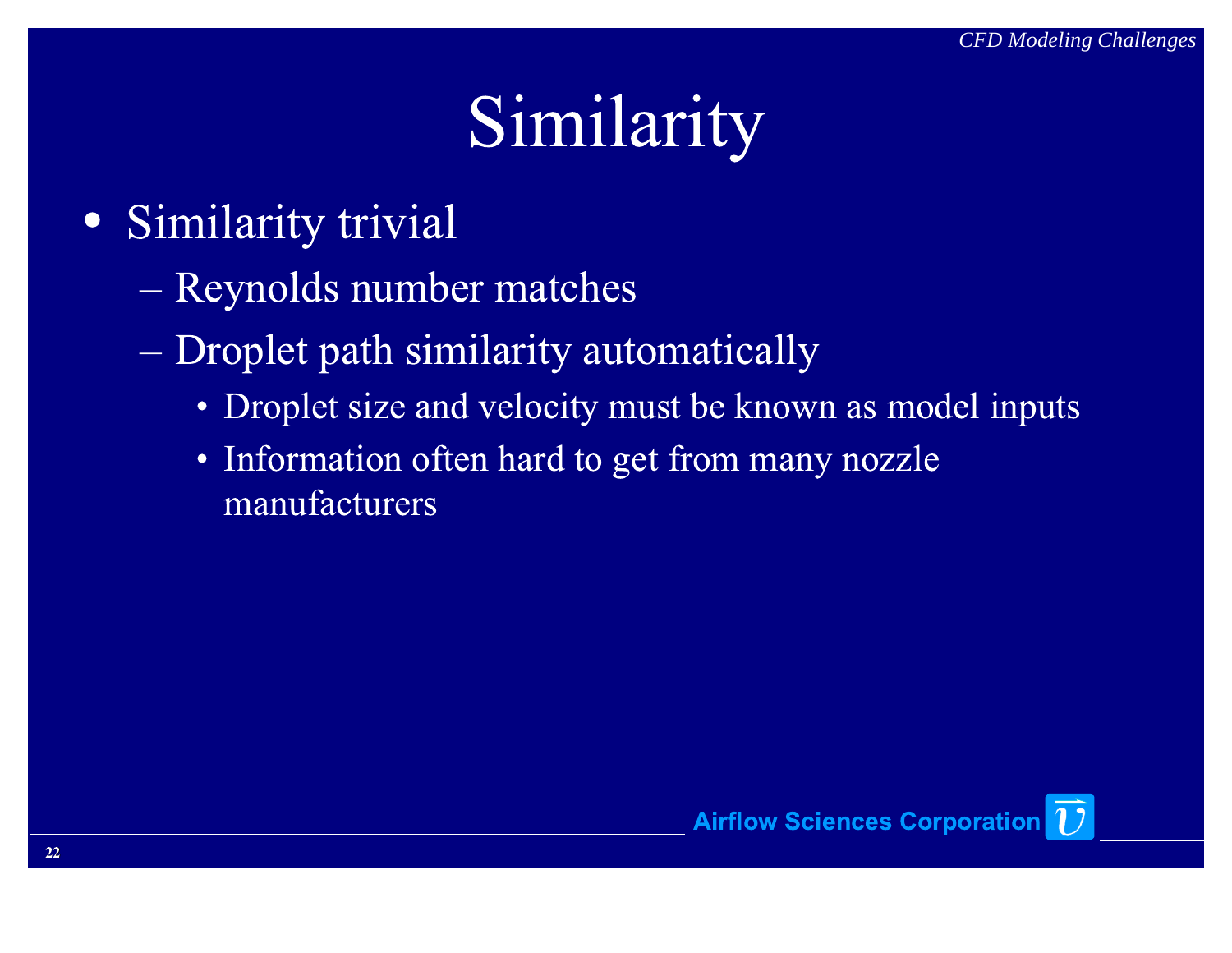# Similarity

- Similarity trivial
	- Reynolds number matches
	- Droplet path similarity automatically
	- CFD SCR models are often criticized for excess diffusion near the injectors. Due to the Lagrangian frame used for droplet tracking, this is not nearly as prominent of an effect for scrubbers.
		- Grid resolution near injectors is important if the effects of injection air or steam is required (air or steam are tracked in Eulerian frame)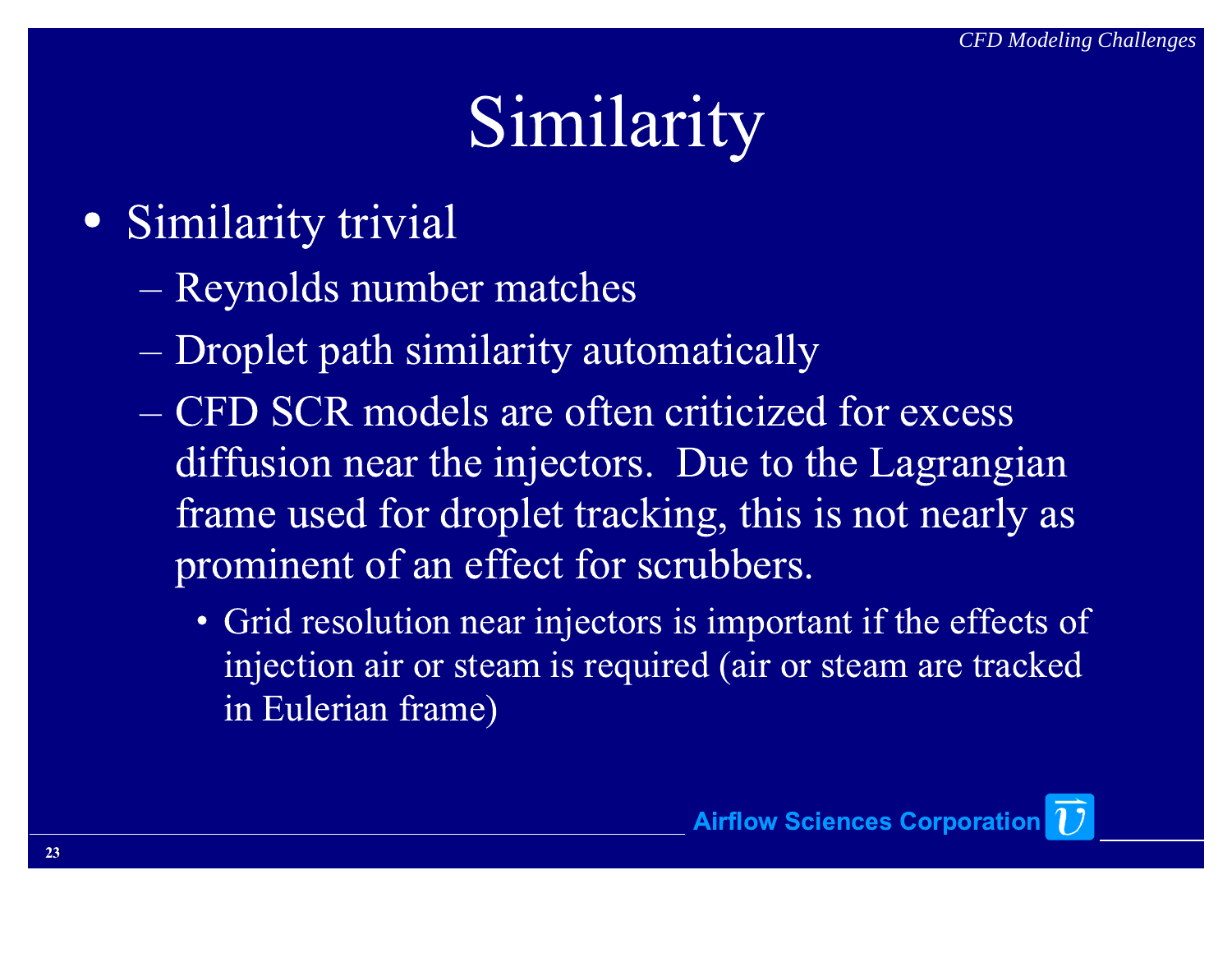## Impingement

- One major hurdle for CFD: impingement criteria. What to do with a particle numerically when it hits a wall?
	- 1.Particle disappears
		- Commonly done, but wrong in some cases. Equivalent to droplet immediately falling into the water below. If this is not a valid assumption, then causes incorrect average exit temperature due to lack of complete evaporation.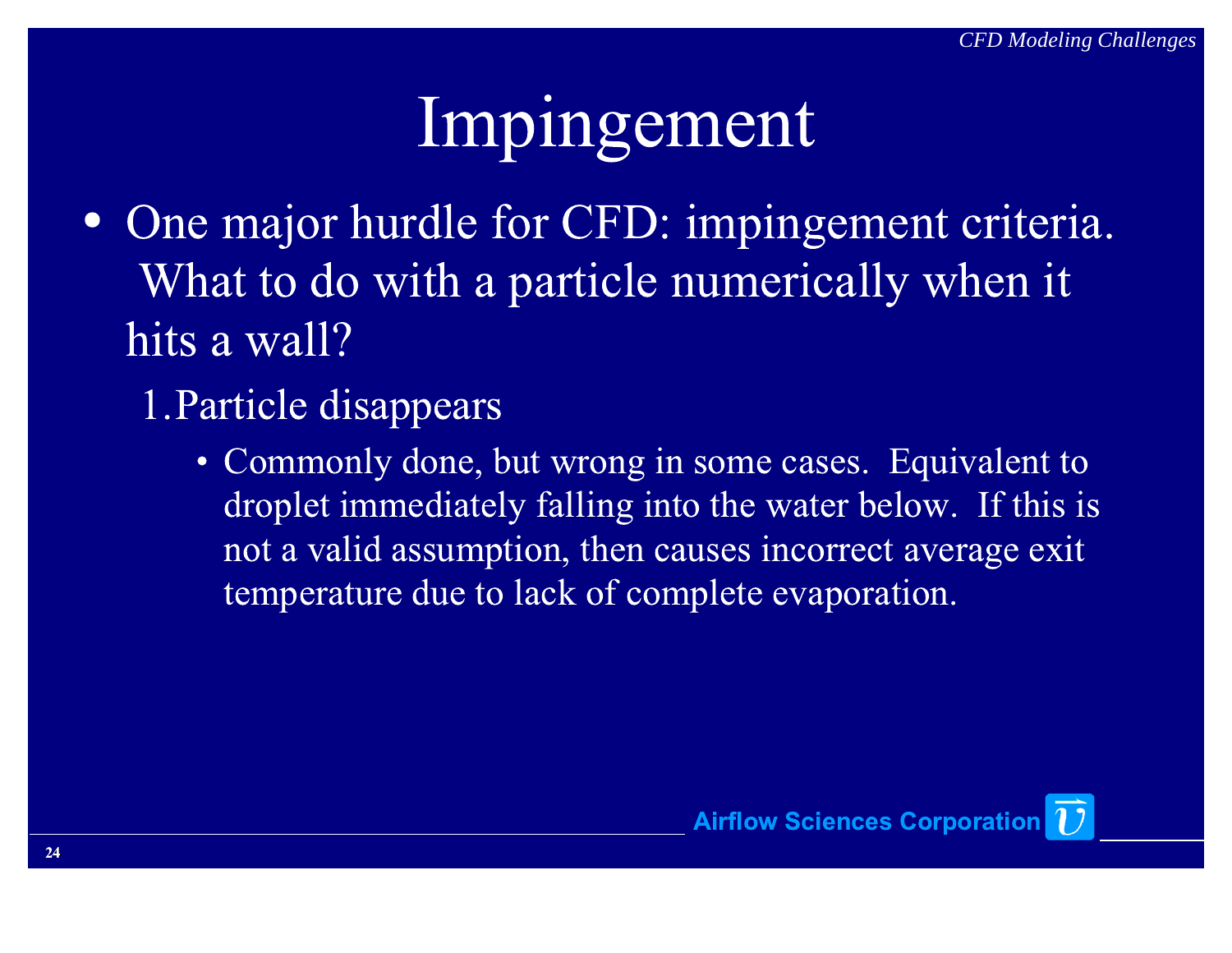## Impingement

- One major hurdle for CFD: impingement criteria. What to do with a particle numerically when it hits a wall?
	- 1.Particle disappears
	- 2.Particle bounces
		- Better, but not fully realistic. Technology already exists with some modelers. Rebound conditions need to be carefully handled. Particles can be made to lose almost all kinetic energy then either slip down due to gravity or fully evaporate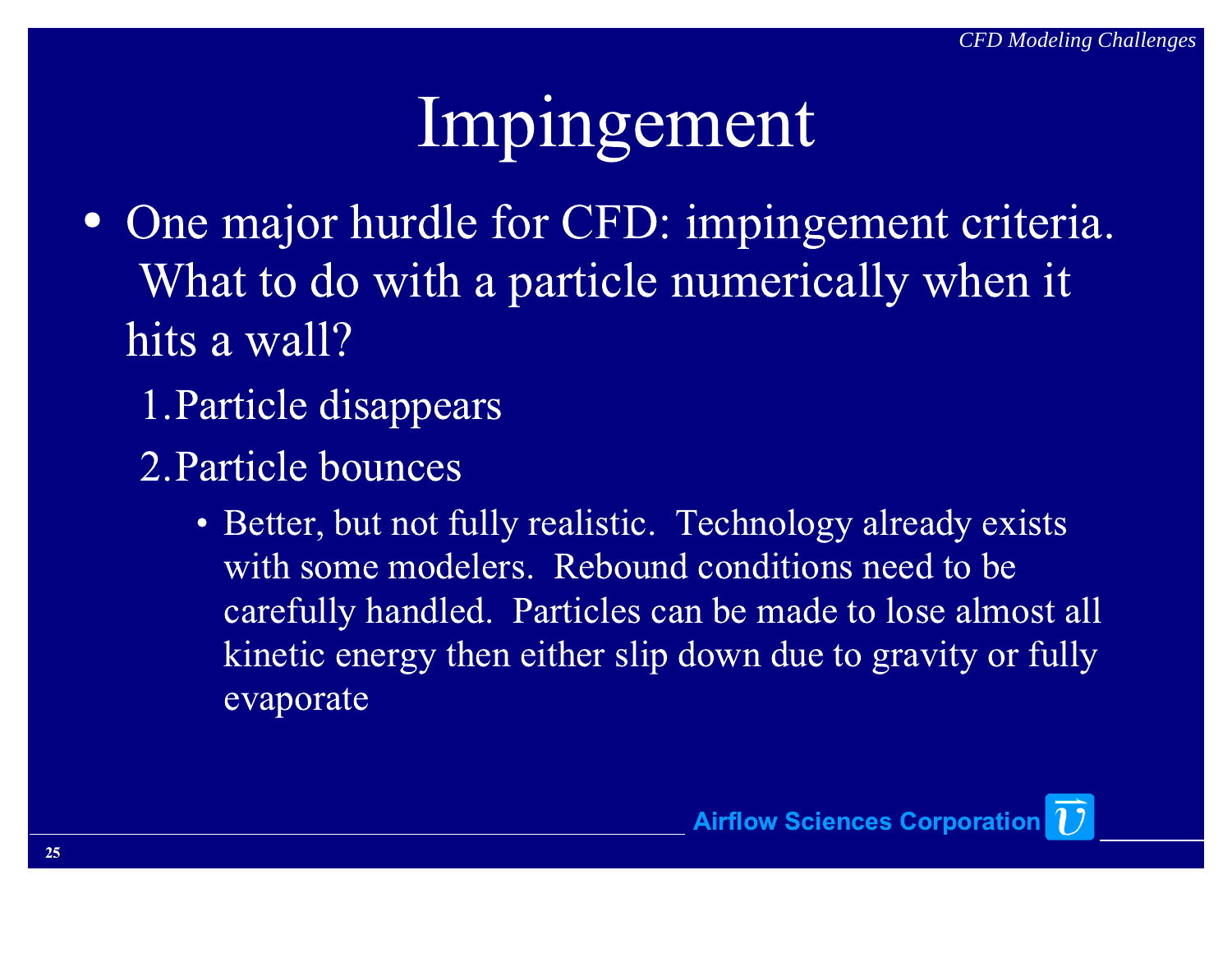## Impingement

- One major hurdle for CFD: impingement criteria. What to do with a particle numerically when it hits a wall?
	- 1.Particle disappears
	- 2.Particle bounces
	- 3.Particles collide with each other, stick to wall, form droplets, drip down
		- Most accurate, very cutting edge, very computationally expensive right now. Very few industrial applications have been made. Should be expected in 5-10 years.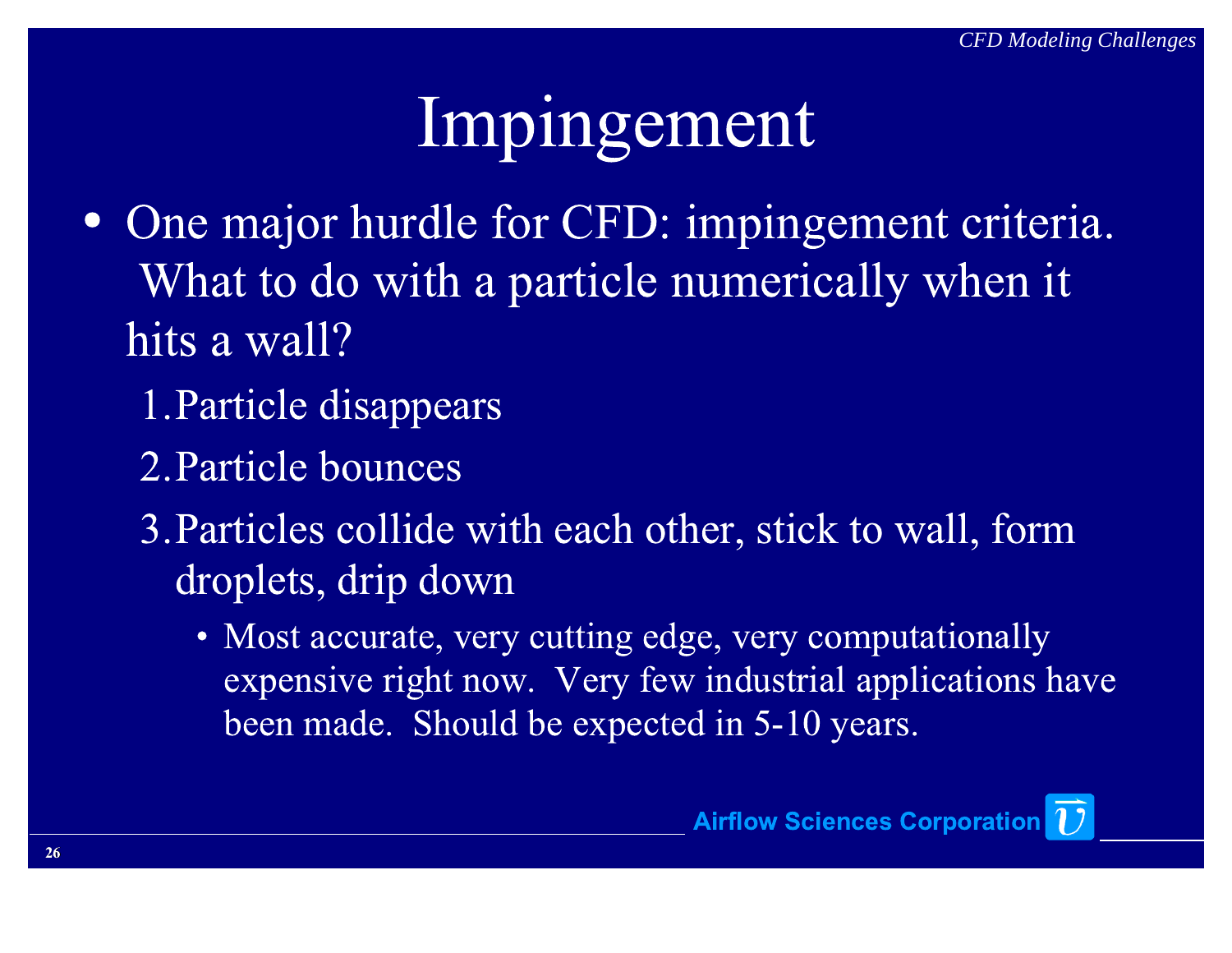# Scrubber Modeling Summary

- Air only models can be done well with either physical or computational models
- Including accurate effects of water injection is nearly impossible in a physical model
- Including accurate effects of water injection is challenging but feasible with current technology in a CFD model
	- certain phenomena must be simplified